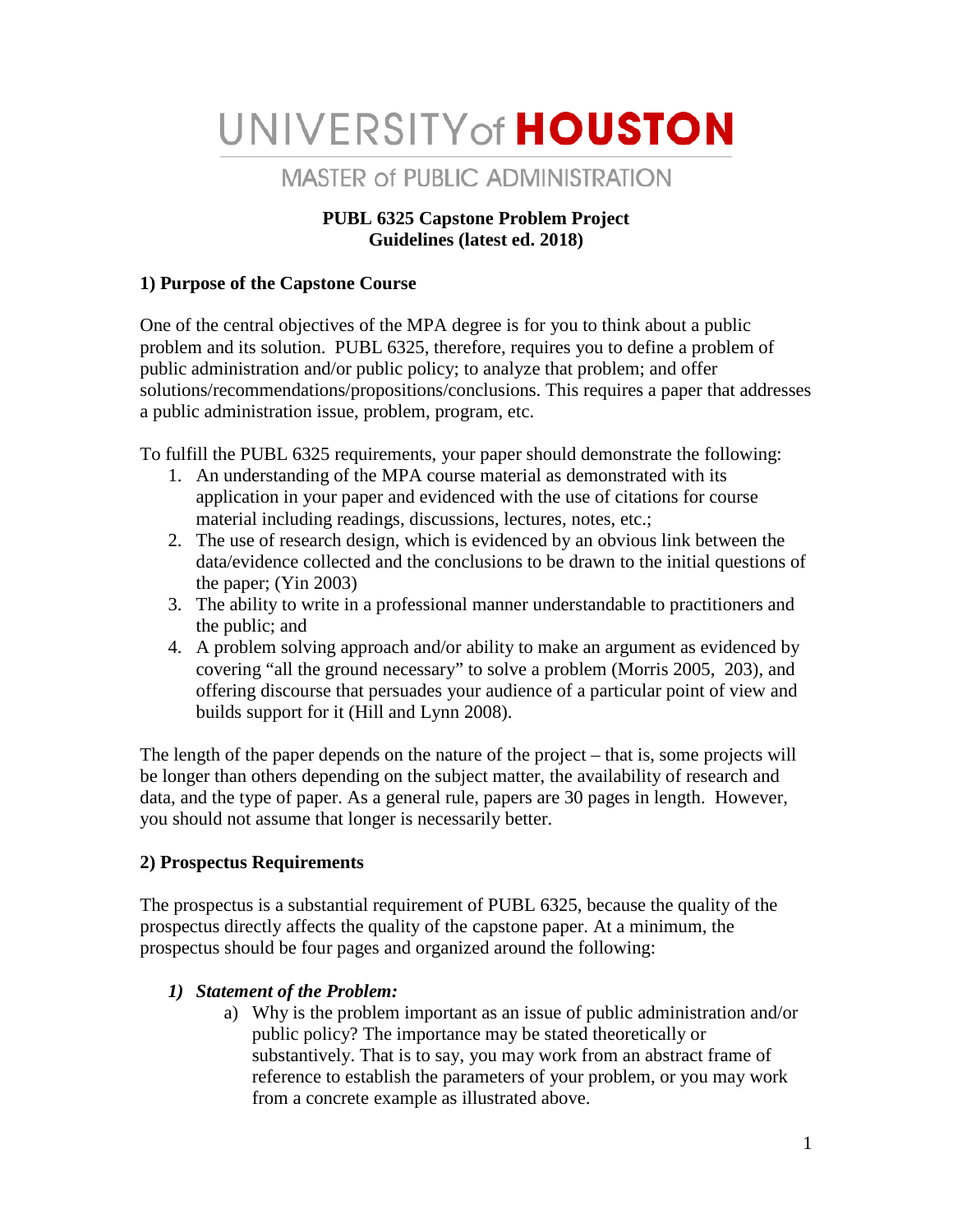b) Based on a) above, what do I assume I will find? Here, you will state those assumptions as conclusions (hypotheses, propositions etc.), although you have not substantiated them. These conclusions will guide you to the final objective.

#### *2) Methods/Approach:*

- a) What type of paper am I proposing? (See Attachment I for four examples.) Will it adequately and professionally address my problem, question, issue, etc.?
- b) What research method should I use? What kind of data is needed and what method should be used to look into the problem or question being addressed in my paper? Apply the tools you learned in quantitative methods, policy analysis, and/or decision-science to your research. See Attachment III.
- c) What data do I need to analyze the problem? Here you must have a logical reason for selecting the data. This is why the research design is important.
- d) How will I analyze the data? The scheme of analysis should include more than methods, albeit it is important that you know what the best method is to analyze your data. You should also indicate how you will organize the information that you collect (e.g. categories or typologies).

#### *3) Topical Outline:*

You need to provide a topical outline of your project that addresses what your final paper will include.

# *4) Bibliography*

You need to append a working bibliography to demonstrate that you have done your homework and thought through your project. This does not mean that your working bibliography will be your final bibliography, because reference materials change in the life of a project.

# **3) Finding and Selecting a Topic**

The potential topics that you may choose are endless. Consequently, one of your first and probably most difficult tasks is to clearly and concisely define the problem that you will address. When selecting a topic, please consider the following:

- What you hope to accomplish.
- How the approach, methods and analyses you propose would address the given problem being considered.
- Your approach will determine or guide the type of research paper you write. (See Attachment I for four types of papers.)

See Attachment II for a list of potential topics and Attachment IV for examples of capstone papers from previous years.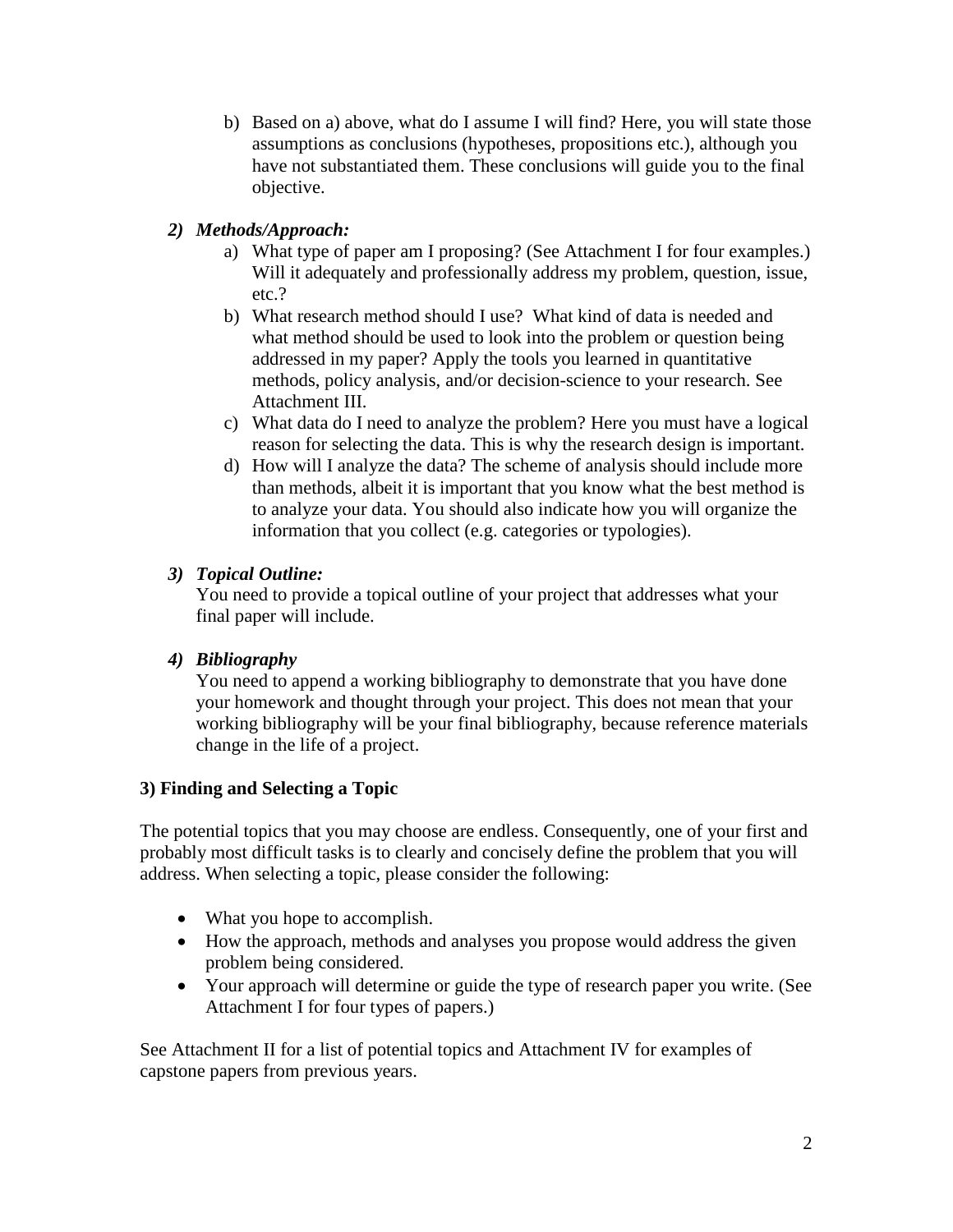Chose a topic that is "manageable" in one semester  $-$  i.e., you can actually accomplish it and generate a quality paper. Make it large enough to require some serious work and small enough to be done by you alone.

#### **4) When to Take PUBL 6325?**

You should enroll in the course during your next-to-last semester (i.e., the semester prior to the semester when you plan to graduate).

Summer enrollment is limited depending on faculty availability so make allowances for this when planning your degree schedule. Do not assume that you can take PUBL 6325 in the summer.

Please note that if your capstone paper is not acceptable per these guidelines, you will receive a non-passing grade of anything from F to B-. If your paper has potential and you demonstrated the capability to improve it, you may be given an incomplete "I" and will have one year to finish the paper. You must be enrolled the semester that you complete an "I". Note that our intent of awarding you an "I" is so that you will revise and finish your paper before the end of your final semester so that you do not need to enroll just to complete your capstone.

#### **4) Draft Papers and the Final Paper Due Dates**

- Drafts must be submitted as scheduled in your prospectus, and approved by your capstone faculty advisor.
- Submit the final paper two weeks prior to the final exam week in the semester you wish to graduate.
- Your approved prospectus should indicate the specific dates for the draft and the final paper.
- If you miss these deadlines, without prior approval of your faculty advisor, your capstone paper can be dropped one letter grade. Missing deadlines makes it extremely difficult for faculty to review drafts and grade final papers. Also, late submittals mean that a student has little time to address the deficiencies identified in his/her paper.

#### **6) Can I develop a project out of my work experiences?**

The answer is a qualified yes. The capstone project must be your individual accomplishment. If the problem that you deal with arises from your work experience, it should be approved by your superior. This includes the superior defining the problem and assigning it to you.

# **7) Collaborative Efforts**

Collaborative efforts on Capstone Projects are allowed, but more is expected from a group effort than an individual effort. The purpose of a collaborative effort in our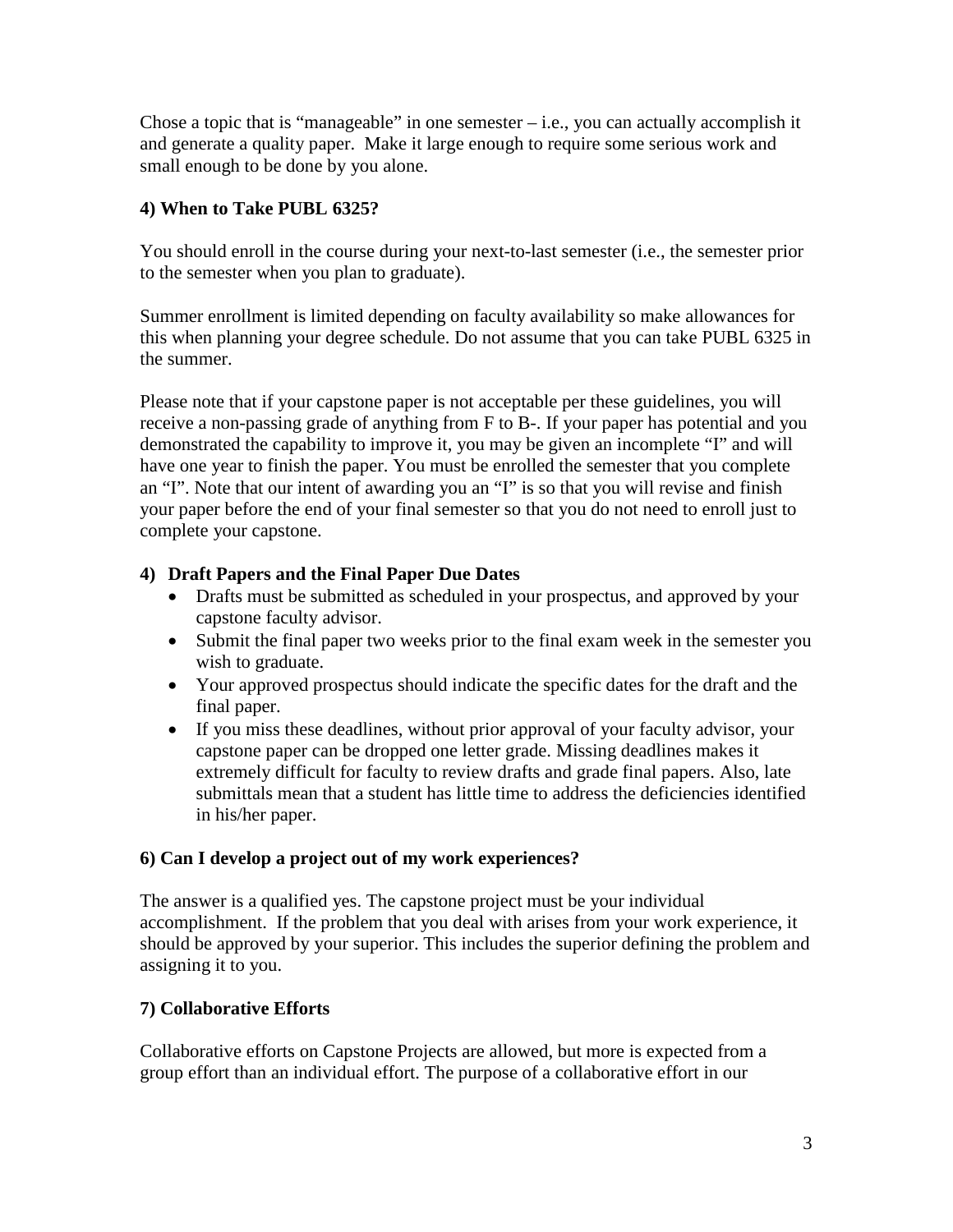academic environment is not meant to create less work for you but to generate a better product – i.e., a more in-depth and researched paper.

If you are contemplating a collaborative effort, visit with the MPA Program Director for approval prior to beginning the prospectus process.

#### **8) The Process of Completing the Final Paper**

The final paper is usually completed in five steps:

- 1) Prior to the semester in which you plan to enroll in PUBL 6325, visit with the MPA Program Director to determine your faculty advisor, and to review your progress on selecting a topic.
- 2) Meet with your advisor to review your topic and the prospectus requirements (See #2 above). The prospectus must be approved by your advisor before you start work.
- 3) Submit your prospectus, one week before the start of the semester in which will be enrolled for PUBL 6325. This means December for the spring semester, May for the summer semester, and August for the fall semester. This ensures that you are ready to work on your project when the semester begins. Once a prospectus is approved, you cannot change it without your advisor's approval.
- 4) Submit a polished draft that is reviewed by your advisor for needed revisions. "Polished" means that the draft has been thoroughly proofed by the student for spelling, grammar, flow, readability, etc. An unpolished paper may be returned to the student without comment.
- 5) The final paper should be submitted, after any revisions resulting from step 4, two weeks prior to final exam week.

All the steps are mandatory. They are interrelated and will determine your final grade. The prospectus is a critical step in the process. You should view the prospectus as a road map directing you through the terrain of your project. How well that road map details your project will allow you to avoid roadblocks, detours, and breakdowns along the way. As in most cases, the quality of your prospectus will determine the quality of your final product.

James Thurmond, Ph.D. Director, Master of Public Administration [jhthurmond@uh.edu](mailto:jhthurmond@uh.edu) 713-743-3930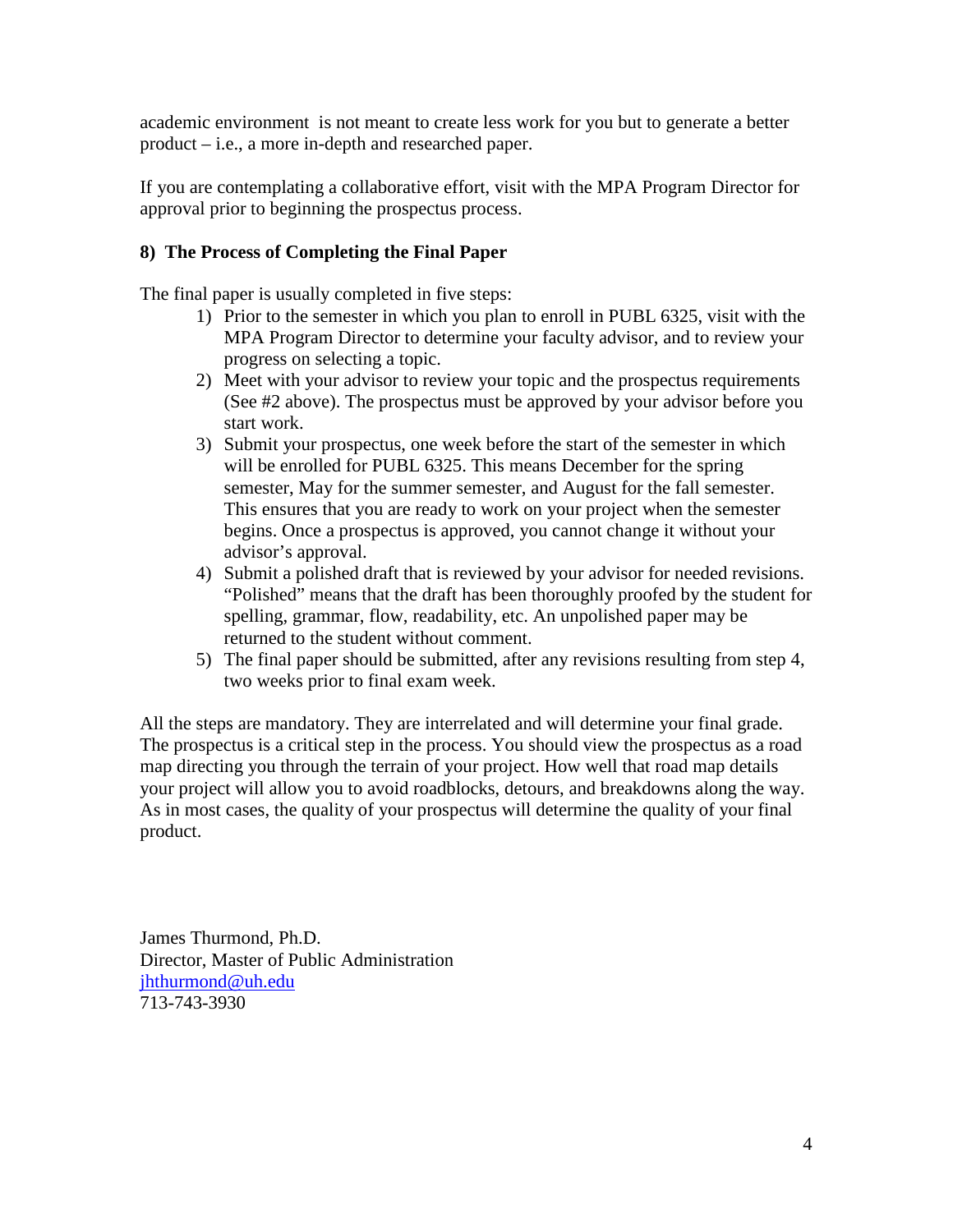#### **Attachment I -- Types of Papers for PUBL 6325**

Please note that these papers are not necessarily mutually exclusive. That is, some element of each might be used in another. For example, it would not be unusual for a position paper to include analytical results from a cost-benefit analysis or statistical analysis.

- 1. **Policy Analysis:** Use if you are problem-solving and seeking the best way to solve a public problem. With a policy analysis paper, you should adhere to standard procedures including:
	- a. Compare a number of alternative approaches and determine which offers the best solution to the problem.
	- b. Establish criteria for selecting the best alternative.
	- c. Be able to measure various outcome of each alternative in order to justify and defend your decision.
- 2. **Program Evaluation:** Use if you are determining the efficiency and/or effectiveness of a particular public program, public good, or public service. With a program evaluation, you should follow good evaluation procedures including:
	- a. Document and assess the activities, outputs, outcomes, and costs of the program, good, or service.
	- b. Determine whether the program can be improved; should it be improved; should be remain as is; should it be eliminated; etc.?
- 3. **Administrative Analysis:** Use if you are assessing an administrative program to determine its fate. Look at the administrative program from various perspectives (e.g., departmental, employees, community, organizational structure, ecological, etc.). Take a case study approach to fully understand and explain the administrative program.
- 4. **Position Paper:** Use if you are developing a policy argument to support a claim that something should or should not be done. Position papers have two main components: a claim and its support. The claim asserts what should or should not be done. Support for the claim presents the facts, interpretations, and assumptions that lead to making that claim. Your goal is to convince others to accept the claim and to agree with the position. (Smith, Catherine F., *Writing Public Policy*, 2010)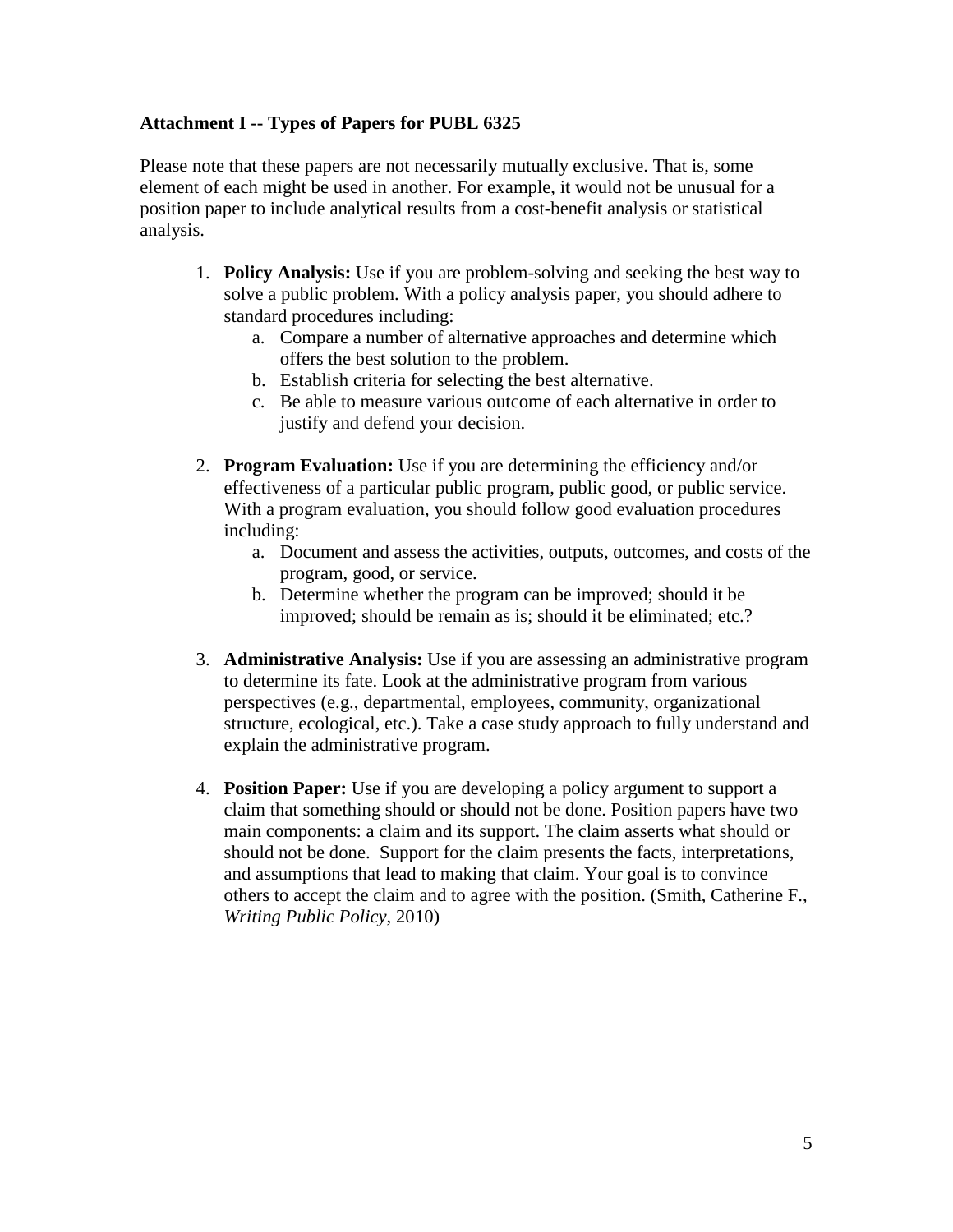#### **Attachment II – Potential Capstone Topics**

- 1. Conducting organizational assessments
- 2. Evaluating programs
- 3. Addressing resource development needs
- 4. Developing impact statements
- 5. Conducting external policy analysis
- 6. Gathering and/or synthesizing empirical data
- 7. Reviewing or examining financial viability of projects or endeavors
- 8. Designing and planning new initiatives
- 9. Designing and planning program expansion
- 10. Conducting neighborhood or community assessments
- 11. Assisting with strategic planning
- 12. Reviewing internal procedures
- 13. Evaluating client satisfaction

14. Etc.

(Schachter & Schwartz, JPAE 15(4) 459)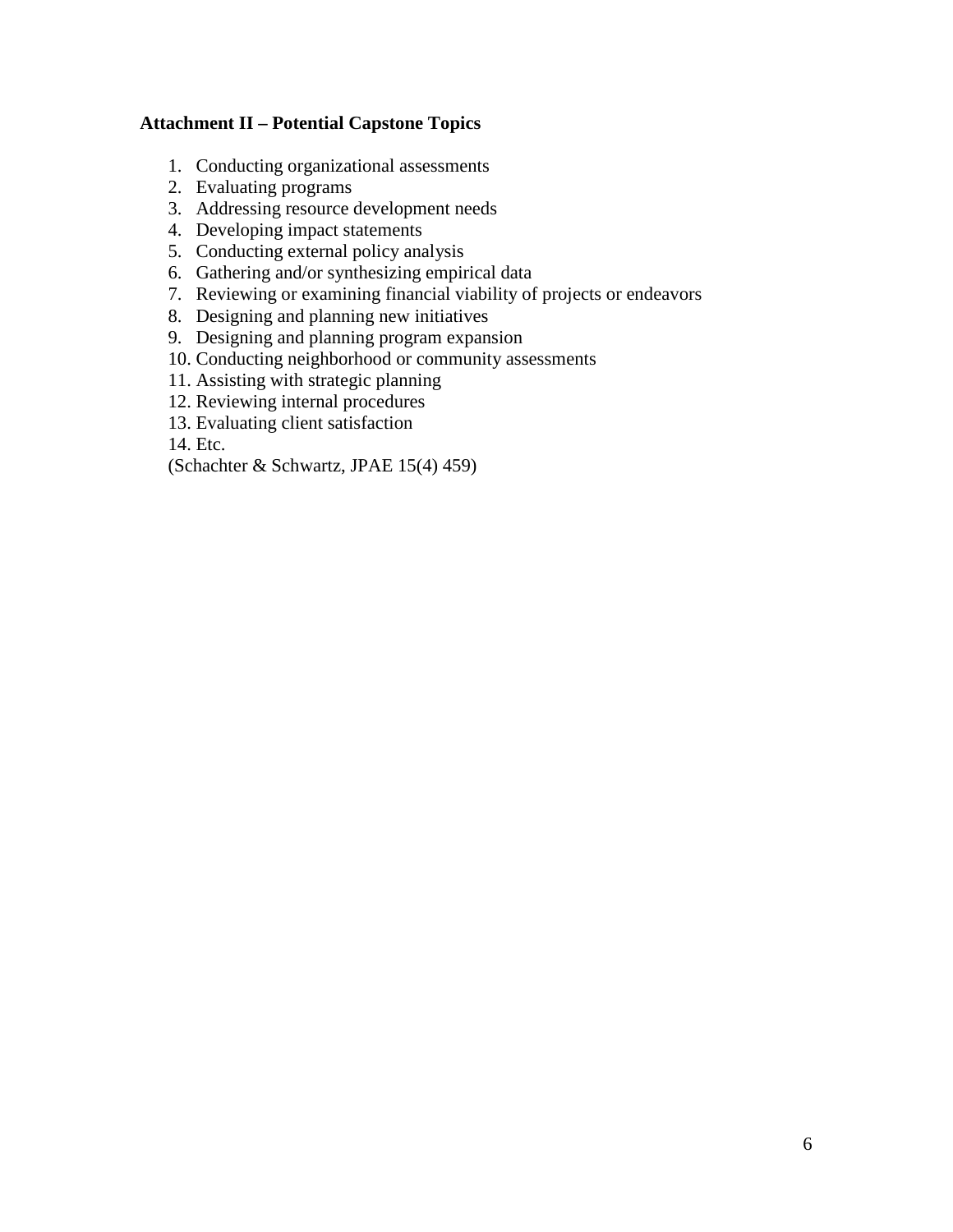#### **Attachment III -- Research Design**

A research design is a plan for carrying out your capstone project. It lays out the problem to be examined, the program to be evaluated, the policy to be analyzed, and the propositions, recommendations or conclusions to be presented. Then it puts them in the context of the research that has already been done or the information already available, and explains how the necessary information will be gathered and applied to support or test the propositions, recommendations or conclusions.

In a research design, you are providing a plan of how to do the work in the allotted time. You will need to research existing studies, writings, and current events on the topic. You will also have to figure out how to obtain the necessary data, what methods you will use in applying it, and the standards you will use to evaluate your program, policy, propositions, recommendations, or conclusions.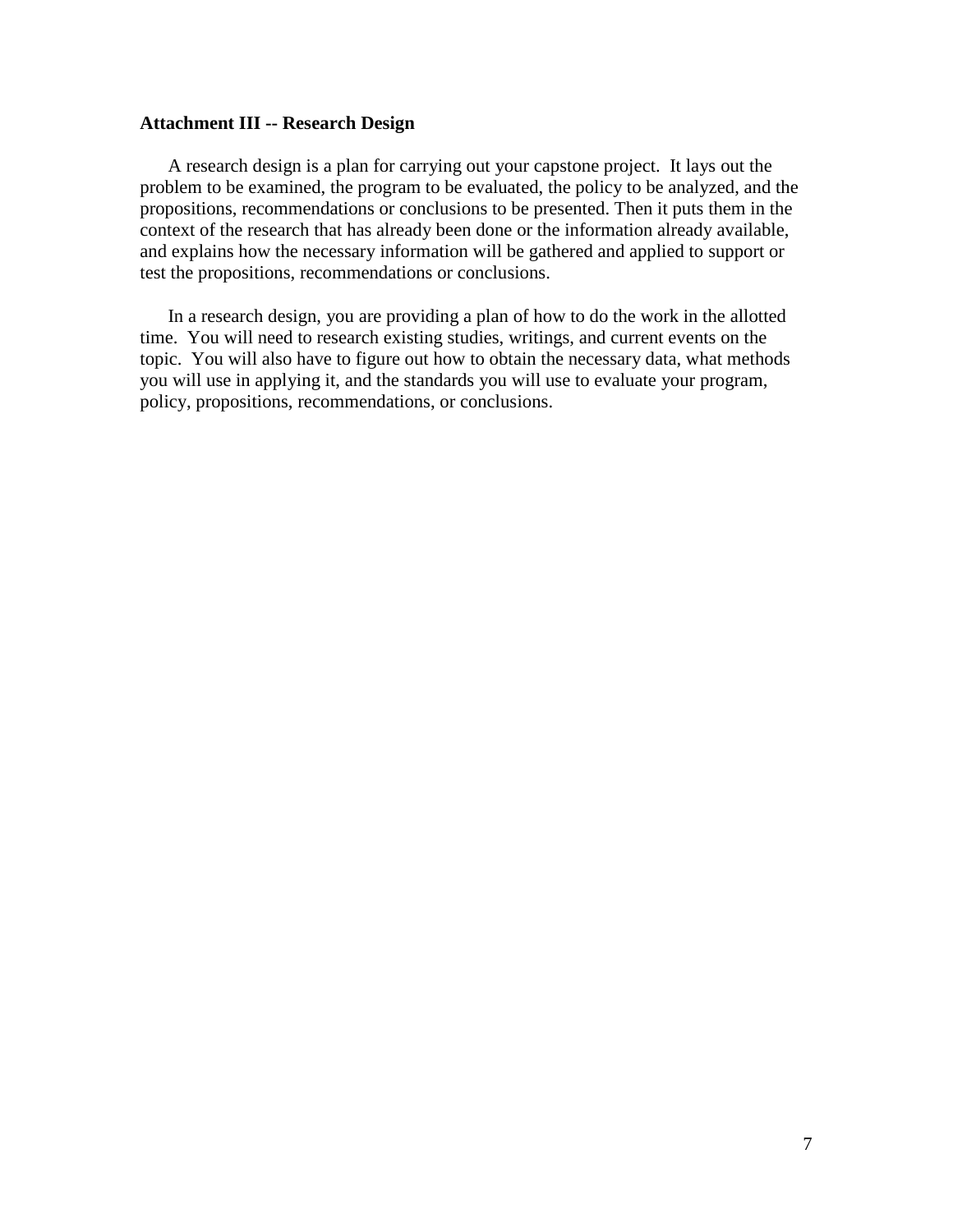#### **Attachment IV -- MPA Program Capstone Topics**

#### **Names of UH MPA Program Capstone Projects 2012-2017**

#### *2012*

*Analysis of Advantages and Disadvantages of the Trade Promotion Agreement-Colombia-United States in the Colombian Automobile Sector*

*Improving Agency Coordination in the Fight Against Human Trafficking -*

*A Guide for Public Administrators Seeking to Enhance Coordination among Law Enforcement and Social Service Agencies*

*Gambling on the Future:* 

*Assessing the future feasibility of implementing Casino-style gambling in Texas*

*Deer Park LEPC Pipeline Rupture Exercise*

*An Evaluation of Municipal Lobbying Efforts in Texas:*

*Collaborative Public Management in Action*

*The Need to Diversify the Economic Tax Base for the City of Mont Belvieu:*

*A Strategy*

*United States Deep Water and Coastal Water Oil Spill Response Policy:*

*An Evaluation of Pre-Policy and Post-Policy Cleanup Response and a Path Beyond Deepwater Horizon*

*MPA Inaugural Luncheon*

*Event Summary and Evaluation*

*Barriers of Health Care Reform in Rural Areas:*

*Evidence from In-Depth Interviews*

*A Case Study of Tax Increment Reinvestment Zones in Houston:* 

*Evaluating the Impact of Fiscal Policy and Social Equity*

*Uninsured Young Adults in Texas:* 

*A Policy Analysis*

*Policy Alternatives for Reducing the Aggregated State Burden of Uncompensated Care*

*Alternatives to Houston's Red Light Camera Program:*

*A Policy and Cost-Benefit Analysis*

*2013*

*The Causes of Repetitive Municipal Bankruptcy Filings (1998-2009)*

*Armed Citizen Project – Decreasing Crime by Facilitating Increased Firearm Ownership*

*Mixed Income Housing – A Program Evaluation* 

*An Evaluation of the Hurricane Ike Long-Term Disaster Recovery Housing Assistance Program TIRZs In Texas: A GIS Analysis* 

*Finding a Cure for Bureaucracy within the UN*

*Immigration Policy in the United States and Its Impact on the Economy*

*Ensuring the Prevention of Alcohol Exposed Pregnancies Statewide:* 

*An Approach to Enhance and Amend Texas House Bill 446*

*Implementing Merit Pay:* 

*A Policy Analysis of the Barriers and Strategies for Policy Change*

*Strategic Recruiting Plan – A comprehensive Action Plan for Customer Service Talent Acquisition*

**2014**

*Distracted Driving:* 

*Texas' Problem with Cell Phones – Can Texas Figure Out Texting and Driving?*